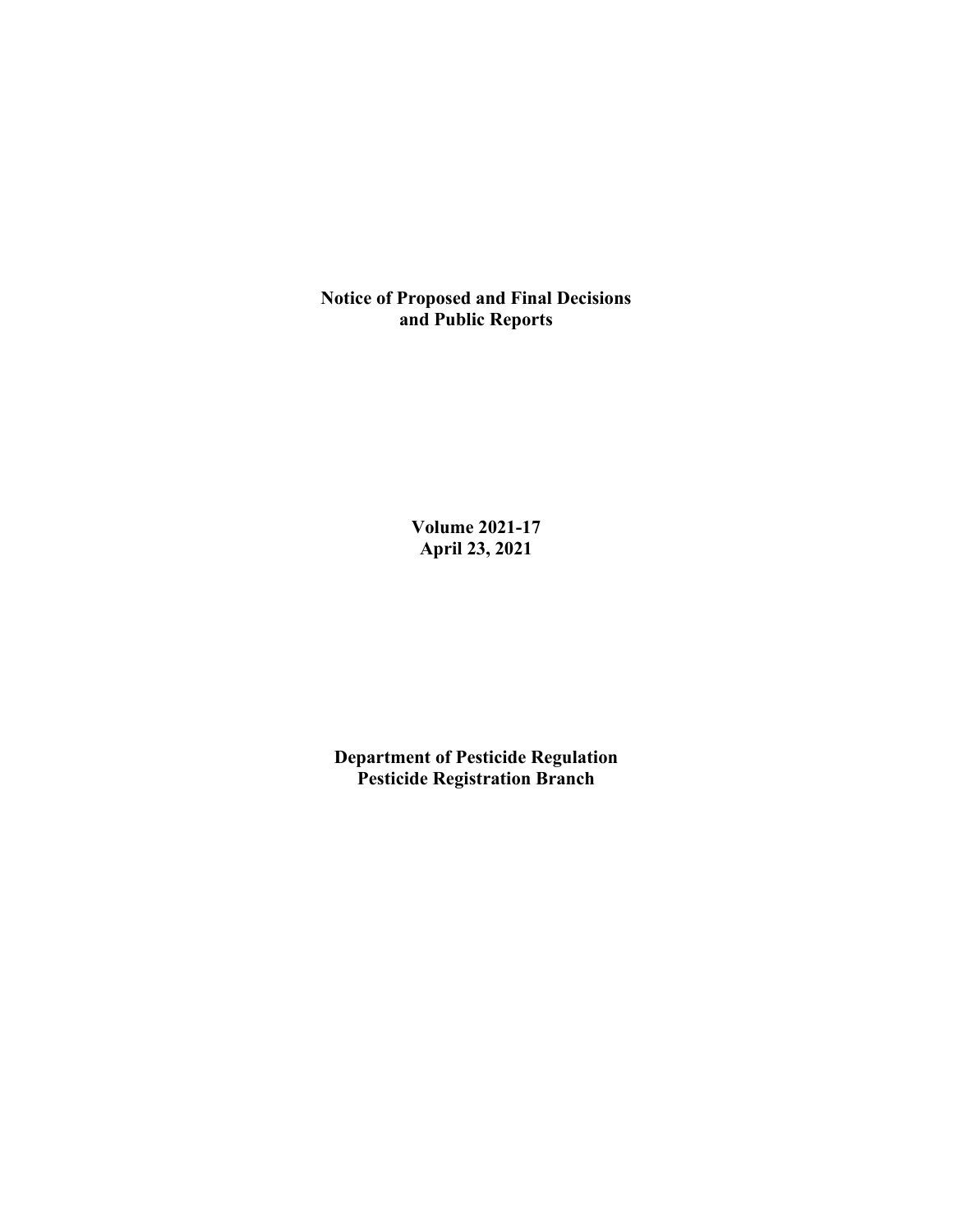# **NOTICE OF FINAL DECISIONS TO REGISTER PESTICIDE PRODUCTS AND WRITTEN EVALUATION**

Pursuant to Title 3, California Code of Regulations section 6255, the Director of the Department of Pesticide Regulation (DPR), files this Notice of Final Decisions to Register Pesticide Products with the Secretary of the Resources Agency for posting. This notice must remain posted for a period of 30 days for public inspection. Between the time DPR posts a proposed registration decision for public comment and DPR makes a final decision regarding the product, nonsignificant changes may be made to the product label (e.g., revising the product name, changing a master label to an end-use marketing label, correcting typographical errors). If the changes are not significant, DPR will not re-notice the product for public review and comment. However, if significant changes are made to the product label that substantially affect DPR's analysis on direct or indirect significant adverse environmental or human health impacts that can reasonably be expected to occur from the proposed decision, DPR will re-notice the product label for public review and comment.

In addition, for any product that is posted proposed to register as a conditional registration, the registrant may address the conditions of registration by providing the appropriate data or modifying the product label (e.g., remove use site, add "not for use in California" to a use site) during the posting period. If the registrant adequately addresses the conditions of registration during the posting period and the resulting change to the product label is not significant such that DPR must re-post the product label for review and public comment, DPR will post the product below, but will no longer have a "conditional" designation by the registration type.

For information about submitting a request for any documents related to this notice, please visit [https://www.cdpr.ca.gov/public\\_r.htm.](https://www.cdpr.ca.gov/public_r.htm)

To view the public report that was issued when the product was proposed for registration, click on the hyperlinked Tracking Number for the product.

*Tracking Number with hyperlink to public report – (EPA Registration Number) Applicant / Brand Name*

[296459](https://www.cdpr.ca.gov/docs/registration/nod/public_reports/296459.pdf) - (82074 - 1) LAM INTERNATIONAL CORPORATION BOTEGHA ES USE: INSECTICIDE - FOR THE CONTROL OF INSECTS SUCH AS APHIDS, THRIPS, AND SCARAB BEETLES ON CROPS SUCH AS BROCCOLI, MELONS, RHUBARB, LEMONS, LIMES, AND OATS TYPE: SECTION 3 LABEL AMENDMENT - TO REVISE VIABLE SPORE COUNT FROM THE CALCULATED NOMINAL VALUE TO THE MEASURED MINIMAL VALUE, TO REVISE INFORMATION UNDER THE USE DIRECTIONS, TO ADD THE CROP HEMP, AND TO REVISE THE CONFIDENTIAL STATEMENT OF FORMULA ACTIVE INGREDIENT(S): BEAUVERIA BASSIANA STRAIN GHA CAS NUMBER(S): 63428-82-0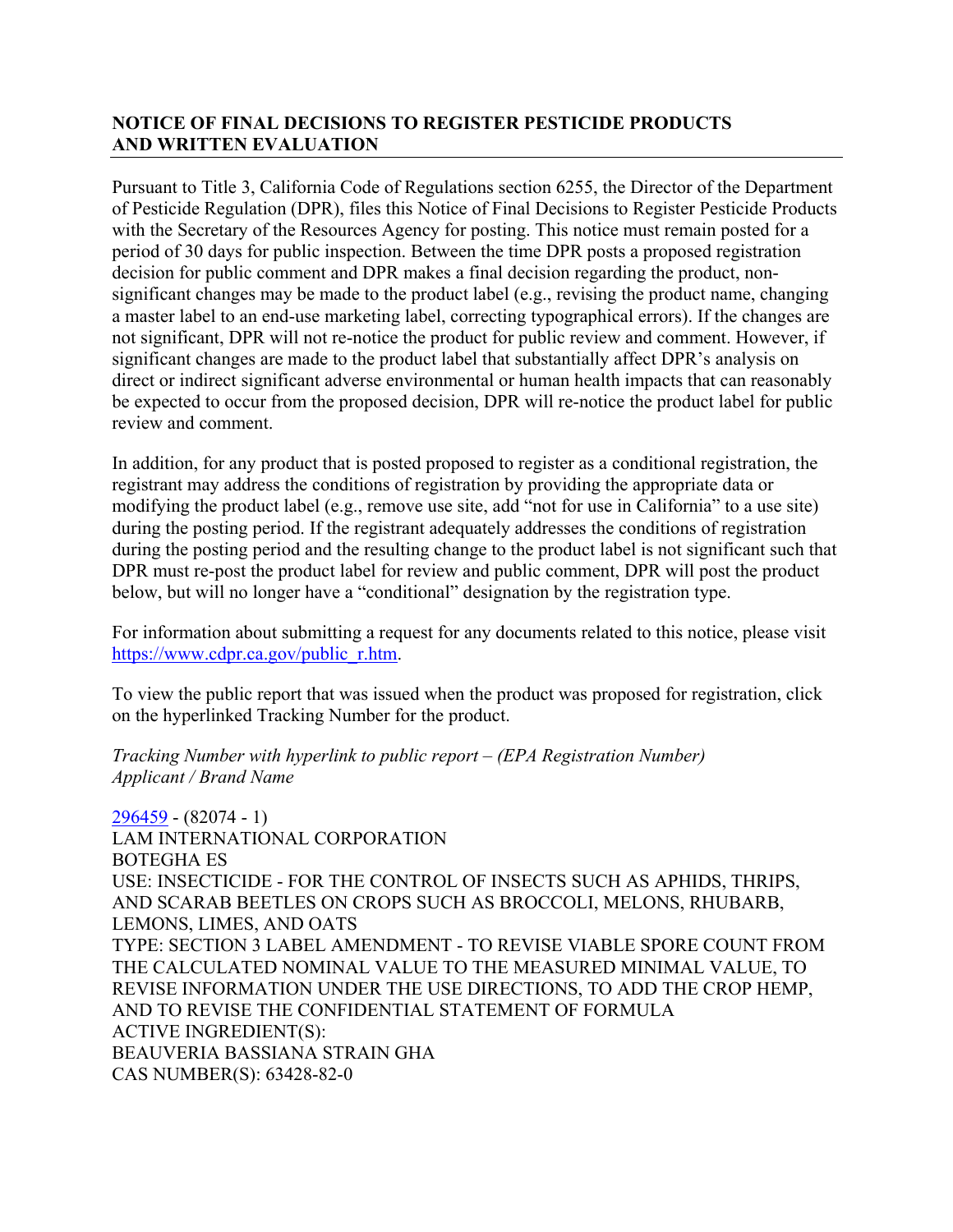**Notice of Final Decisions to Register (Continued) Page 2**

[293627](https://www.cdpr.ca.gov/docs/registration/nod/public_reports/293627.pdf) - (39967 - 146) LANXESS CORPORATION PREVENTOL PM 310 USE: ANTIMICROBIAL - FOR THE CONTROL OF BACTERIA AND FUNGI IN BUILDING MATERIALS, ADHESIVES, POLYMER EMULSIONS, PAINT, COATING AND STAINS, AND CONCRETE ADMIXTURE TYPE: SECTION 3 REGISTRATION - CONDITIONAL ACTIVE INGREDIENT(S): 2-METHYL-4-ISOTHIAZOLIN-3-ONE BRONOPOL CAS NUMBER(S): 2682-20-4 , 52-51-7

[294606](https://www.cdpr.ca.gov/docs/registration/nod/public_reports/294606.pdf) - (72662 - 50071) ORO AGRI, INC. ATTITUDE USE: ADJUVANT - FOR USE AS AN ADJUVANT TYPE: CALIFORNIA ONLY REGISTRATION -

[291437](https://www.cdpr.ca.gov/docs/registration/nod/public_reports/291437.pdf) - (82552 - 3) SIAMONS INTERNATIONAL, INC. CONCROBIUM MOLD CONTROL PLUS USE: ANTIMICROBIAL, BACTERICIDE, DISINFECTANT, FUNGICIDE - FOR THE CONTROL OF ORGANISMS SUCH AS TRICHOPHYTON INTERDIGITALE, ASPERGILLUS NIGER, AND PSEUDOMONAS AERUGINOSA ON HARD, NON-POROUS SURFACES IN BASEMENTS, BATHROOMS, ATTICS, GARAGES, GARDEN SHEDS, AND BOAT INTERIORS TYPE: SECTION 3 REGISTRATION - ACTIVE INGREDIENT(S): SODIUM CARBONATE CAS NUMBER(S): 497-19-8

[294351](https://www.cdpr.ca.gov/docs/registration/nod/public_reports/294351.pdf) - (2935 - 50215) WILBUR-ELLIS COMPANY LLC EFFICAX USE: ADJUVANT - FOR USE AS AN ADJUVANT TYPE: CALIFORNIA ONLY REGISTRATION -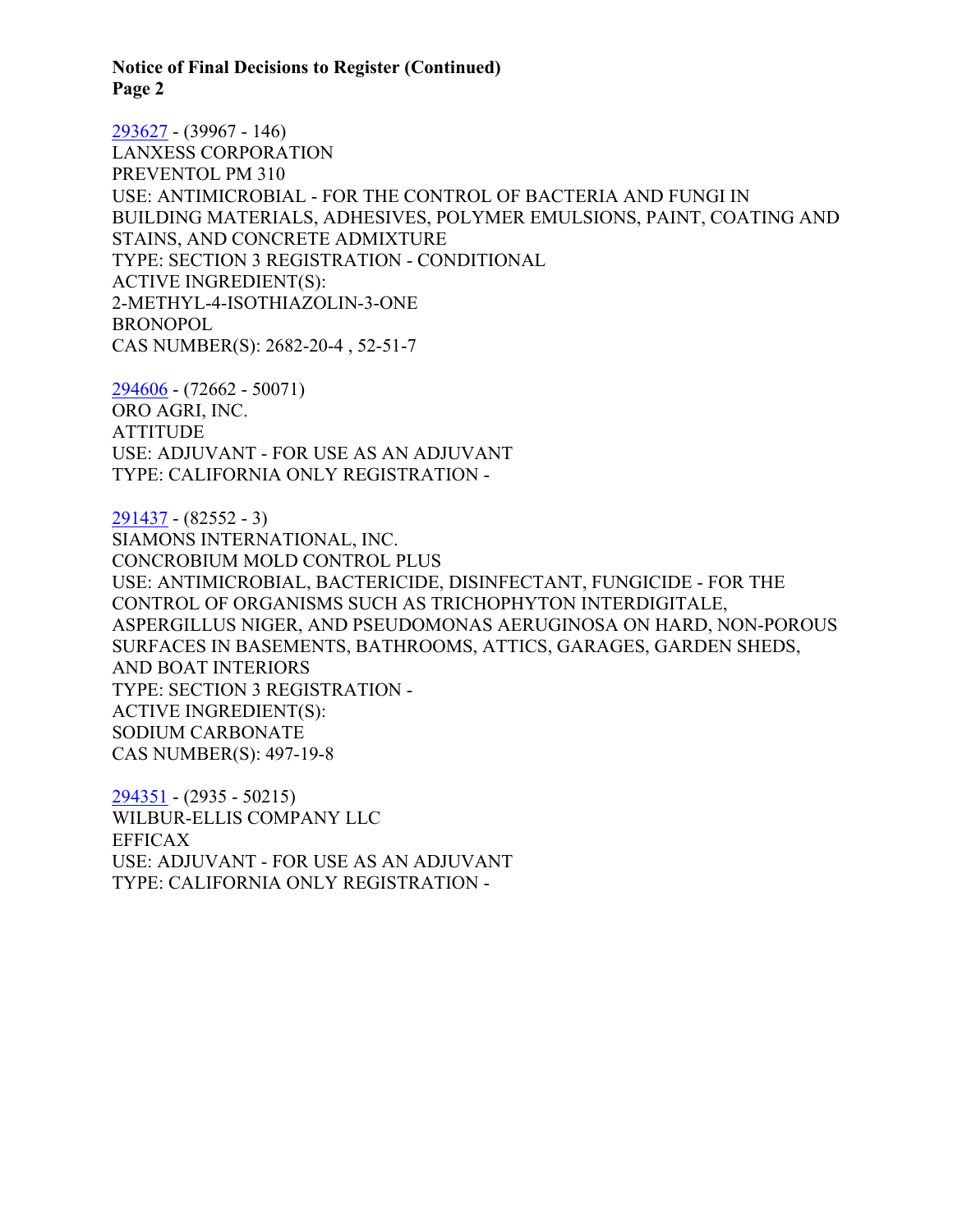# **Notice of Final Decisions to Register (Continued) Page 3**

### **Written Evaluation**

Pursuant to Title 3, California Code of Regulations section 6254, this notice includes a written evaluation of significant environmental points raised in comments submitted during the review and comment period required by Title 3, California Code of Regulations section 6253 for any of the products listed above.

### **DPR received no comments on the above listed products.**

*Original signed by Tulio Macedo 04/21/2021*

 Tulio Macedo, Chief Pesticide Registration Branch

Dated